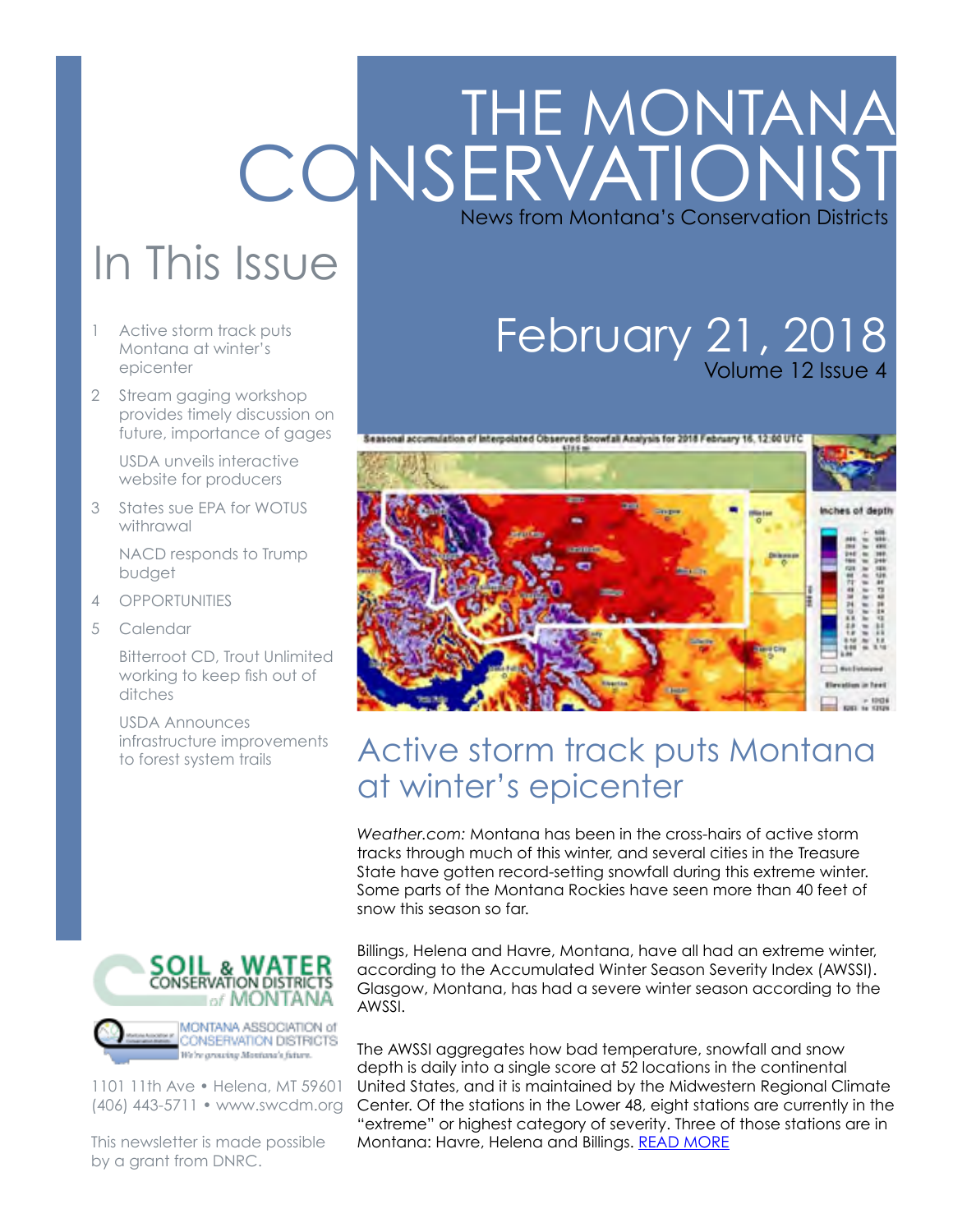## The Montana Conservationist

### <span id="page-1-0"></span>Stream gaging workshop provides timely discussion on future, importance of gages

#### *By Samantha Tappenbck, SWCDM:*

In early 2018, the Flathead River Commission and SWCDM hosted a two-day workshop in Kalispell on stream gaging in the Flathead River Basin. The event was attended by 32 participants representing 20 different agencies and organizations.

The workshop was moderated by Samantha Tappenbeck, resource specialist with SWCDM working in northwest Montana.

Day one of the workshop included presentations by the USGS and DNRC on the federal and state gaging programs, and by local agencies and organizations about stream gages they operate in the basin.

Participants developed a better understanding how stream gages work and are funded, operated, and maintained. Participants also learned about resources that are available for accessing data generated by stream gages, and were guided through tours of the Surface Water Assessment and Monitoring Program (SWAMP) and the National Water Information System (NWIS) websites.

Day two of the workshop included presentations that highlighted specific applications of stream gage data to programs such as the Advanced Hydrologic Prediction Service by the National Weather Service and the Flathead Flood Inundation Mapping Project from the US Army Corps of Engineers.

Participants then took part in a roundtable discussion about how each use and apply stream gage data in their own work. The group used a ranking exercise to discuss and identify the relative importance of stream gage data longevity (having a data record that spans a great length of time), continuity (having an unbroken data record), and spatial extent (having a wide geographic distribution of gages). Overall, the group ranked data longevity as most important, continuity as somewhat important, and spatial extent as least important, although ranking by importance was a difficult task for many participants.

The exercise demonstrated how critical each of these components is to success of the diverse programs and projects managed by professionals in attendance at the workshop.

The workshop was a great opportunity for participants to learn from each other and identify priorities and opportunities for collaboration.

The discussion seemed timely and particularly relevant given the uncertainty of funding for stream gages in the future. More information about the workshop and additional resources including an audio recording of the event, presentations and informational handouts can be found on the SWCDM website or by contacting Samantha Tappenbeck (stappenbeck@macdnet.org).



## USDA unveils interactive website for producers

February 1, 2018– U.S. Secretary of Agriculture Sonny Perdue today unveiled Farmers.gov, the new interactive one-stop website for producers maintained by the U.S. Department of Agriculture (USDA). Farmers.gov is now live but will have multiple features added over the coming months to allow agricultural producers to make appointments with USDA offices, file forms, and apply for USDA programs. The website, launched at a breakfast hosted by the Michigan Farm Bureau, gathers together the three agencies that comprise USDA's Farm Production and Conservation mission area: the Farm Service Agency, the Natural Resources Conservation Service, and the Risk Management Agency.

"Many farmers are out in their fields using equipment that is connected to satellite and GPS technology, yet when they need to interact with USDA, they have to stop, fill out a paper form, and fax or carry it to their local office. That is a real digital divide," Perdue said. "Our staff is friendly, and they love to see farmers in person, but they know that time is valuable. Producers are working hard to make their farms profitable, so these tools will help get the paperwork done without taking a big chunk out of the day to fill out forms." [READ MORE](https://www.usda.gov/media/press-releases/2018/02/01/perdue-unveils-farmersgov-interactive-website-agricultural)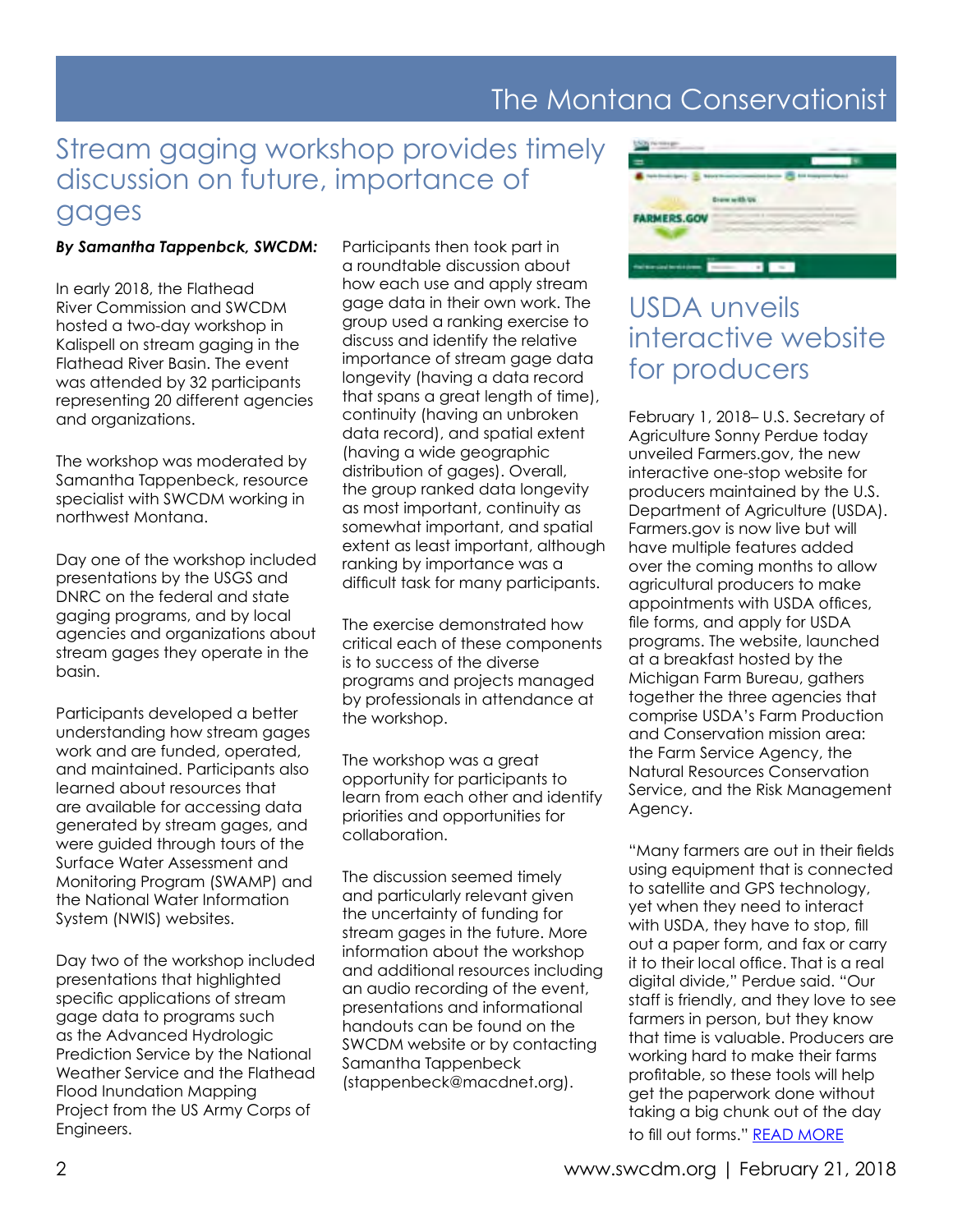## The Montana Conservationist

## <span id="page-2-0"></span>States sue EPA for WOTUS withrawal

*From NorthernAg:* Attorneys general of 10 states and the District of Columbia sued the U.S. Environmental Protection Agency on Tuesday, alleging the agency's final rule suspending the 2015 waters of the United States, or WOTUS, rule is unlawful.

New York's Attorney General Eric T. Schneiderman is leading a coalition of 10 states and the District of Columbia in challenging the EPA's action.

In recent weeks, the U.S. Supreme Court ruled the appellate court level was not the proper venue for challenges to the 2015 WOTUS rule. The action essentially ended the nationwide stay on the rule. As a result, EPA issued a final rule last week to delay the WOTUS rule's implementation until 2020. The delay is designed to give EPA time to rewrite the rule to include a different definition of jurisdictional waters.

New York is joined by attorneys general from California, Connecticut, Maryland, Massachusetts, New Jersey, Oregon, Rhode Island, Vermont, Washington and the District of Columbia.

The states and District of Columbia claim in a lawsuit filed in the U.S. District Court for the Southern District of New York that the EPA's two-year delay fails to take science into consideration.

#### [READ MORE](http://www.northernag.net/AGNews/AgNewsStories/TabId/657/ArtMID/2927/ArticleID/8711/New-WOTUS-Lawsuit-Filed.aspx?utm_source=Northern+Ag+Newsletter+List&utm_campaign=dfd28ca686-EMAIL_CAMPAIGN_2018_1_08&utm_medium=email&utm_term=0_9dbf0f64b3-dfd28ca686-44884269)



### NACD responds to Trump budget

Today, the National Association of Conservation Districts (NACD) released the following statement regarding President Donald Trump's budget for conservation programs in the 2019 fiscal year.

"Once again, this administration is calling on American producers to do more with less," NACD President Brent Van Dyke said. "The president's budget proposes cuts to almost every area of USDA's discretionary and mandatory budgets, including nearly \$15 billion in cuts to farm bill conservation programs and over a 20 percent reduction to Conservation Operations."

Within the conservation portfolio, the president's FY19 budget proposes a funding level of \$669 million for Conservation Operations, a \$200 million cut to the account that funds conservation planning and technical assistance. The budget also requests significant cuts to the Conservation Technical Assistance (CTA) program within Conservation Operations.

"Conservation planning is the lifeblood of voluntary conservation and the building block on which all other conservation programs stand," Van Dyke said. "Proposing extreme cuts to technical assistance programs at a time

when the administration is asking for greater customer service just doesn't add up. The president's budget proposal is a reminder that we must continue educating our lawmakers about just how important locally-led conservation efforts are to this country now and for future generations."

The budget includes a legislative proposal to eliminate the Conservation Stewardship Program (CSP) and funding for the Regional Conservation Partnership Program (RCPP). In addition to eliminating these USDA programs, the budget requests to completely eliminate the Environmental Protection Agency (EPA)'s Section 319 nonpoint source grant program, which helps address nonpoint pollution from agricultural as well as non-agricultural sources. The budget also proposes cutting state and private forestry funding by over 40 percent.

NACD applauds Congress' past efforts to support the conservation programs most vital to our nation's natural resources and calls on Congress to oppose President Trump's FY19 budget.

[The White House budget can be](https://www.whitehouse.gov/wp-content/uploads/2018/02/budget-fy2019.pdf)  [viewed here.](https://www.whitehouse.gov/wp-content/uploads/2018/02/budget-fy2019.pdf)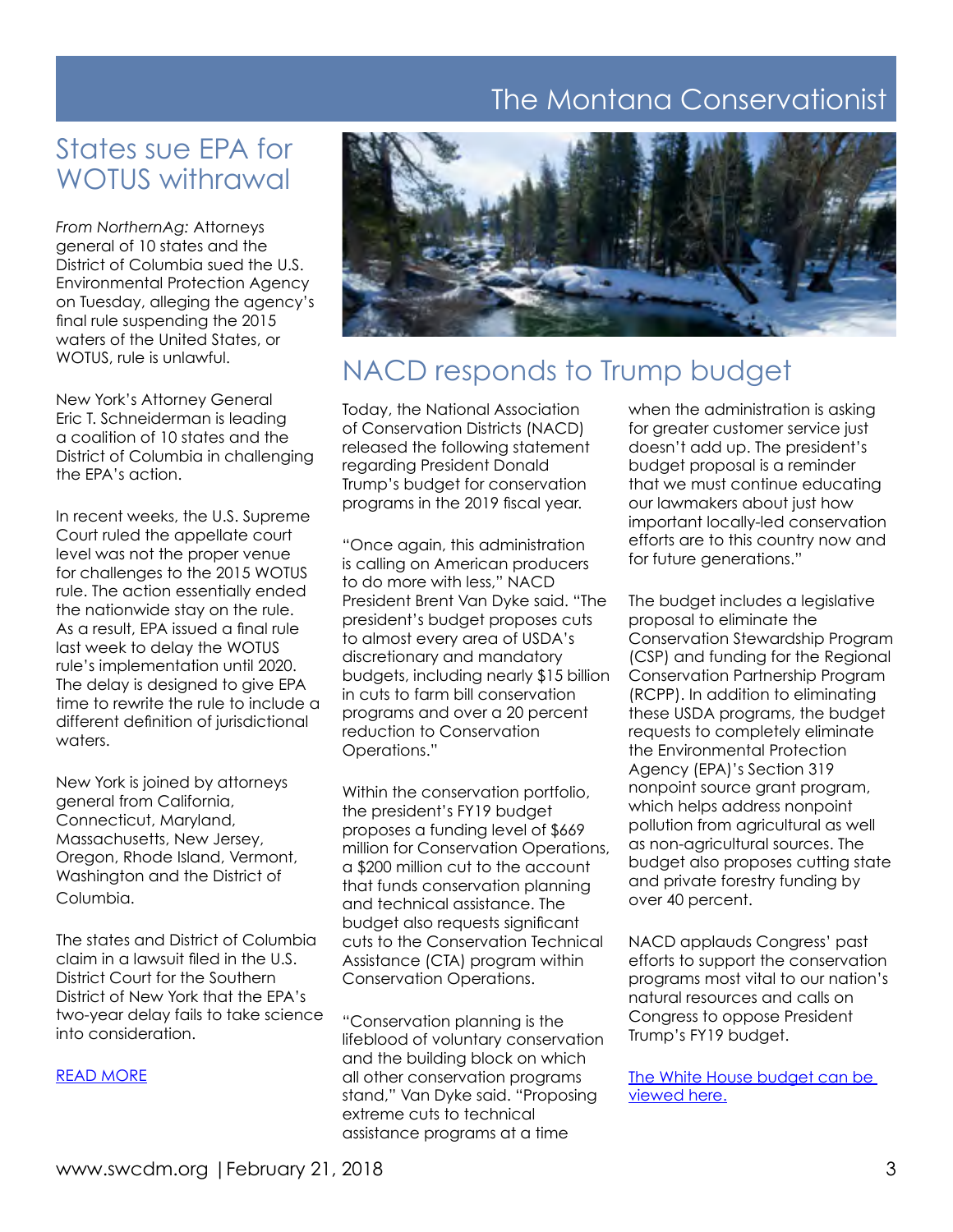# <span id="page-3-0"></span>**OPPORTUNITIES**

## The Montana Conservationist

## **Grants**

#### **223, etc. Grant Deadlines**

Deadlines for 223, mini-education, and district development grants from DNRC for FY 2018 are as follows: **April 25, 2018**. [Grant Info](http://dnrc.mt.gov/grants-and-loans)

#### **Partners in Flight Implementation Grants**

The intent of the NGPJV PIF Implementation Grants program is to accelerate delivery or improve the effectiveness of conservation program and practices, to support sustainable habitats and declining grassland bird populations within the boundaries of the Northern Great Plains Joint Venture. Successful grants are meant to deliver projects contributing measurably to the protection, restoration or enhancement of prairie grassland and/or shrubsteppe habitats used by one or more of the following five species: Baird's Sparrow, Chestnut-collared Longspur, Lark Bunting, McCown's Longspur, and Sprague's Pipit. [More Info](http://ngpjv.org/)

#### **DNRC Landscape Scale Restoration Grants**

The Landscape Scale Restoration Grant Program is delivered by a partnership between the USDA Forest Service State and Private Forestry and the Montana DNRC. The program is intended for implementation of watershed level, forest-based projects and activities which address the three State and Private Forestry national themes: 1) conserve and manage working forests, 2) protect forests from threats, 3) enhance public benefits from private forests. DNRC is calling for submissions of short

abstracts, which will be followed by a meeting between project leads and grant managers to develop ideas. Due April 2. [More Info](http://dnrc.mt.gov/divisions/forestry/forestry-assistance/forest-stewardship/landscape-scale-restoration-competitive-grants)

#### **Groundwater Investigation Program**

The Ground-Water Steering Committee is currently accepting nominations for Ground-Water Investigation Program (GWIP) projects to be initiated during 2019. This is for watershed, communities and conservation districts to put forth a proposal for an existing or potential ground water issue, for quality and/or quantity. Nomination packages due April 16. [More Info](http://www.mbmg.mtech.edu/gwip/gwip.html)

## **Events, etc**

#### **Sustainable Farm Law Workshops, Missoula**

CFAC is hosting Sustainable Farm Law 101 on February 24th, covering legal aspects of land lease and purchase, sales contracts, insurance, employment law, food safety, farm events, & value added production. Advanced Farm Law on February 25th will take an indepth look at managing farm risks with insurance and employment law issues. [More Info](https://www.farmlinkmontana.org/events/farmlaw2018/)

#### **Save the Date: Montana Water Summit**

Join a diverse group of water users, community members, policymakers, scientists, and natural resource managers for thought provoking sessions on managing and adapting to changing pressure's on Montana's water supply. March 6-7, 2018. [More Info](http://dnrc.mt.gov/divisions/water/management/training-education/2018-montana-water-summit)

#### **Montana Storm Water Conference**

Join us, May 1-3, 2018, in Bozeman, MT, for the 2018 Montana Storm Water Conference. This is a time to gather, share, learn and collaborate on storm water and water quality issues with your local, regional and national colleagues [More Info](http://mtstormwaterconference.org/)

#### **Montana Natural Resources Youth Camp**

The 32nd annual Montana Natural Resources Youth Cmap will be held July 15-20. Students aged 14-18 will spend a week in rustic cabins at Lubrecht Experimental Forest east of Missoula, learning about our natural resources & their management, and make lasting friendships. Camp cost is \$300. Application & deposit of \$150 due June 15. [www.mnryc.com](http://www.mnryc.com) for more info.

## **Jobs**

#### **Meagher CD District Technician**

Meagher County CD is seeking a technician, who will work directly with landowners to initiate and implement conservation practices. The district technician will assist in completing land surveys, forest and range inventories and write conservation plans in accordance with NRCS specifications and assist in recommending and designing conservation practices. **Closes March 13**. Email [Jennifer.](mailto:Jennifer.paddock@mt.usda.gov) [paddock@mt.usda.gov](mailto:Jennifer.paddock@mt.usda.gov) for more info.